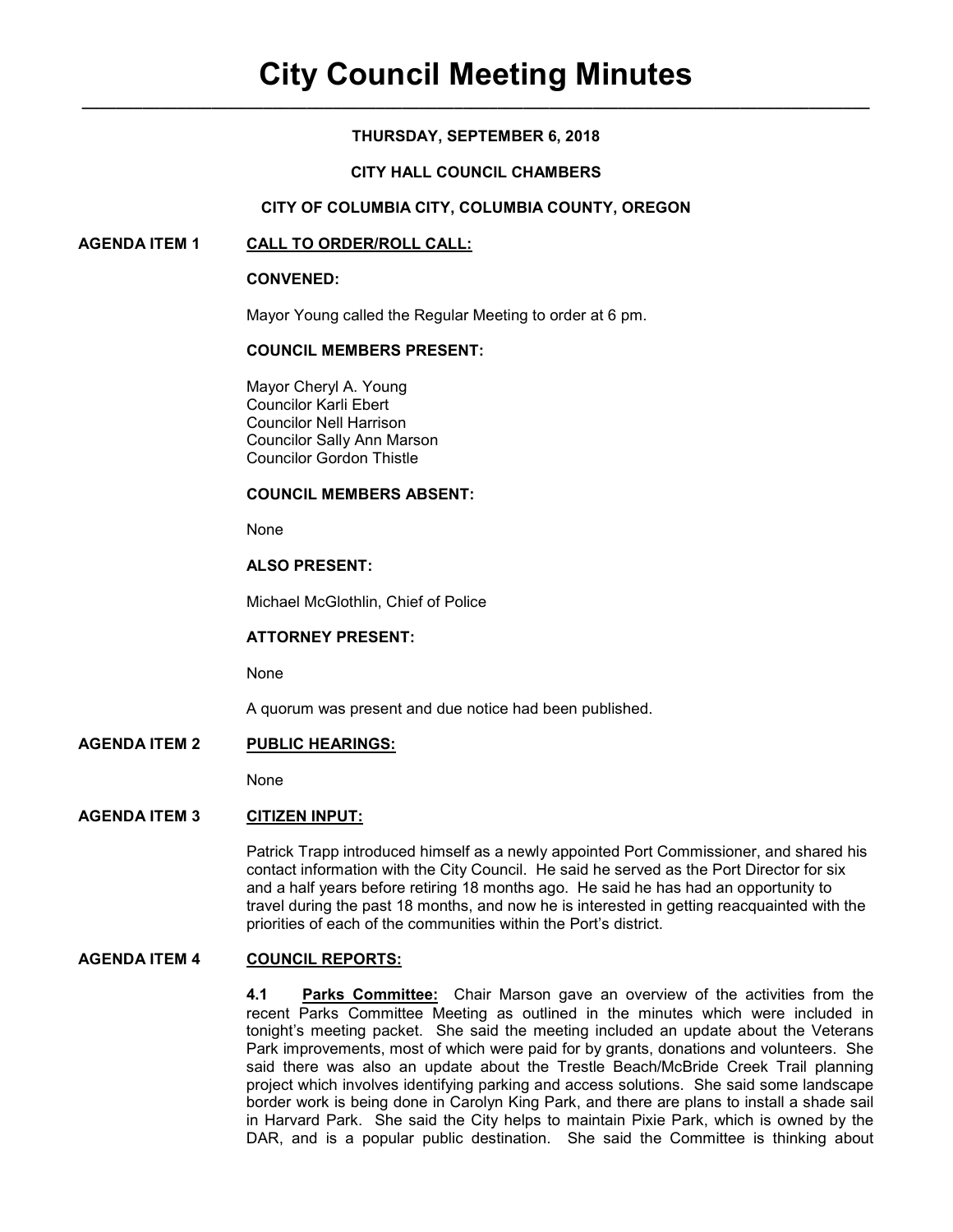developing a shelter in the park for picnics and other uses, and Mr. Cisneros has expressed objections to the shelter.

Frank Cisneros of Columbia City said he lives across the street from Datis Park and there has been very little activity within the park since its development. He said he does not see a demonstrated need to improve the park, other than replacing the existing picnic table. He said he was surprised that no one had contacted him prior to discussing changes to the park. He suggested the City postpone changing anything in the park this season – and said input should first be obtained from neighbors. He said there are several hazards in Datis Park that should be addressed including the access to the beach, the steep drop off on the other side of the fence, and the storm drainage area.

Chair Marson said it will be some time before anything happens because of lack of funding. Mayor Young thanked Mr. Cisneros for his input.

**4.2 Water and Sewer Committee:** Chair Thistle said the Committee met recently and the meeting minutes have been included in the packet.

Chief McGlothlin said the City is hiring a leak detection service to conduct survey work because our water loss continues to climb despite our own leak detection efforts. He said the survey work will cost about \$4,000, but we are currently losing about 280,000 cubic feet per month, which costs about \$6,500 if we purchase it from the City of St. Helens.

**4.3 Street Committee:** Chair Marson said the Public Works crew has been busy preparing for the street widening work along Sixth Street between J and K Streets.

**4.4 Audit Committee:** Secretary Harrison said the Audit Committee will meet again on September 20<sup>th</sup>

**4.5 Hazard Mitigation Planning Group:** Member Ebert said the Group continues to review the Hazard Mitigation Plan for updating and is ready for the Prepare Fair.

**4.6 Other Reports:** Councilor Marson said there is a Town Hall meeting on September  $12<sup>th</sup>$  in the St. Helens Library, and Suzanne Bonamici will be holding a meeting on September 22<sup>nd</sup> in the Scappoose Middle School.

# **AGENDA ITEM 5 CONSENT AGENDA:**

- **5.1 Minutes of the Regular City Council Meeting on August 16, 2018.**
- **5.2 Activities Report from the City Administrator.**

**5.3 Bills paid with check numbers 31190 through 31243 during the month of July 2018.** 

**5.4 Ratify the rescheduling of a Community Hall rental reservation date for Dani Boring.** 

**5.5 Ratify the Application for Temporary Use of an Annual License as applied for by Stansbury Management, Inc., for an August 25, 2018 event at the Knapp Social Center.** 

**5.6 Columbia City Community Library request to close Second Street between G and E Streets and to close F Street between First and Second Streets on Saturday, September 15, 2018 between 6 am and 3 pm for the Columbia City Celebration.** 

MOVED (MARSON), SECONDED (EBERT) AND CARRIED UNANIMOUSLY BY ROLL CALL VOTE TO APPROVE THE CONSENT AGENDA.

#### **AGENDA ITEM 6 UNFINISHED BUSINESS:**

**6.1 Second reading of Council Bill No. 18-864; Ordinance No. 18-708-O: An Ordinance amending Ordinance No. 346, an Ordinance establishing regulations and rates for the City water system.**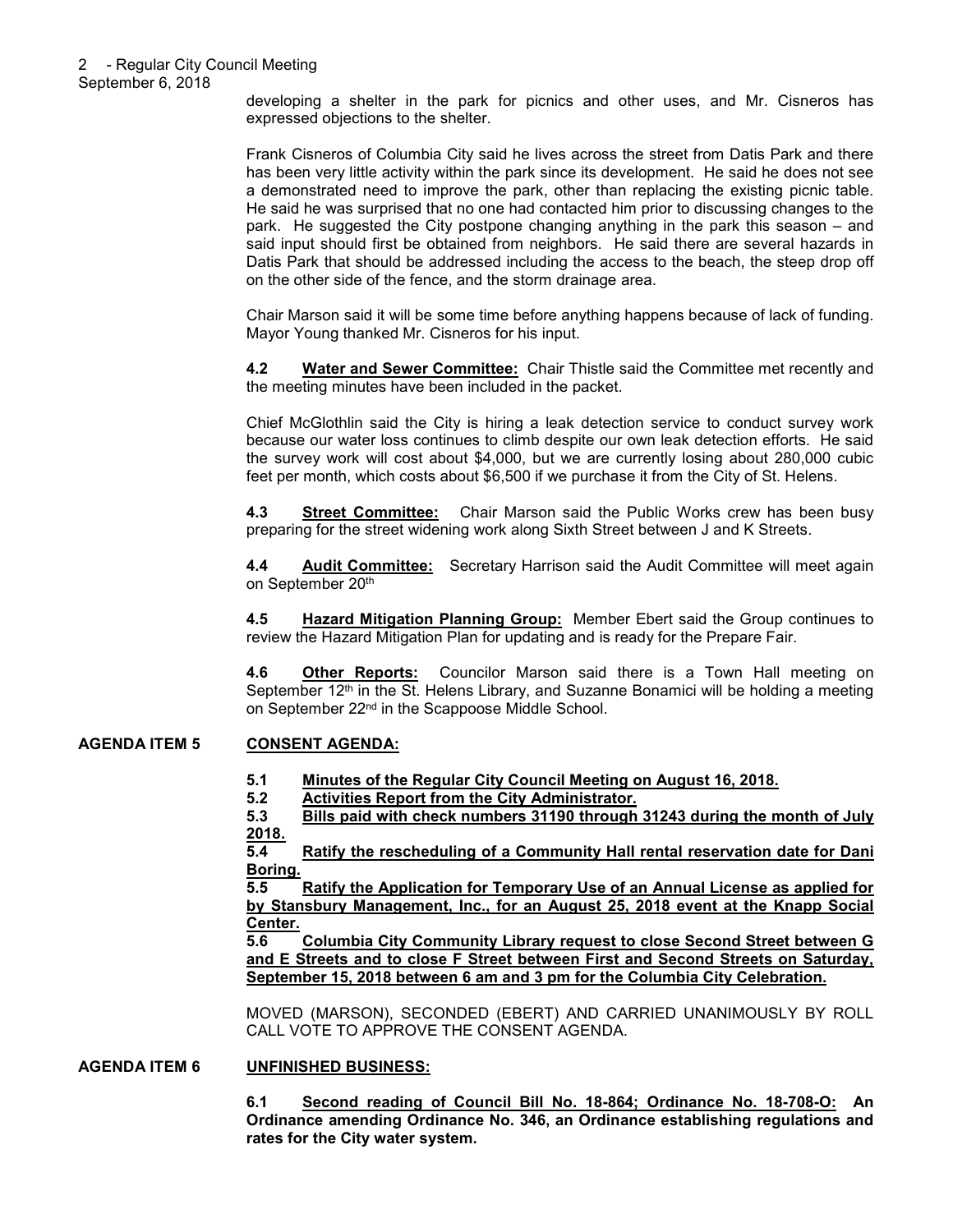The Council completed the second reading of Council Bill No. 18-864.

MOVED (MARSON), SECONDED (HARRISON) AND CARRIED UNANIMOUSLY TO ADOPT COUNCIL BILL NO. 18-864.

#### **AGENDA ITEM 7 NEW BUSINESS:**

**7.1 LEDS User Agreement: LEDS User Agreement between the Department of State Police Criminal Justice Information Services (CJIS) and the Columbia City Municipal Court.** 

MOVED (MARSON), SECONDED (HARRISON) AND CARRIED UNANIMOUSLY TO AUTHORIZE SIGNATURE TO THE AGREEMENT.

**7.2 Council Bill No. 18-859; Resolution No. 18-1228-R: A Resolution adopting an amendment to the City of Columbia City Personnel Policies and Procedures Manual dated April 18, 2002.** 

MOVED (HARRISON), SECONDED (THISTLE) AND CARRIED UNANIMOUSLY TO ADOPT COUNCIL BILL NO. 18-859.

**7.3 Council Bill No. 18-865; Resolution No. 18-1229-R: A Resolution assessing abatement costs, unpaid water and sewer utility charges, fees and accrued interest as a lien against property described as Tax Account No. 5121-CA-05300, located at 3320 Fifth Street, Columbia City, Oregon, currently under the ownership of James Gary Everaert; rescinding Resolution No. 18-1227-R.**

MOVED (MARSON), SECONDED (EBERT) AND CARRIED UNANIMOUSLY TO ADOPT COUNCIL BILL NO. 18-865.

**7.4 Council Bill No. 18-866; Resolution No. 18-1230-R: A Resolution assessing abatement costs, fees and accrued interest as a lien against property described as Tax Account No. 5128-AD-05500; located at 100 K Street, Columbia City, Oregon, currently under the ownership of Jeffrey L. Clement, Jr.; rescinding Resolution No. 18-1226-R.** 

MOVED (MARSON), SECONDED (HARRISON) AND CARRIED UNANIMOUSLY TO ADOPT COUNCIL BILL NO. 18-866.

**7.5 Council Bill No. 18-867; Resolution No. 18-1231-R: A Resolution assessing abatement costs, fees and accrued interest against property described as Tax Account No. 5128-AD-04700 located at 1715 Second Street, Columbia City, Oregon, currently under the ownership of Residential Asset Securities Corp.** 

MOVED (MARSON), SECONDED (EBERT) AND CARRIED UNANIMOUSLY TO ADOPT COUNCIL BILL NO. 18-867.

**7.6 Deed of Dedication: Deed of Dedication from River Club Estates Association, Inc., to the City of Columbia City for the Spinnaker Way public right-ofway.**

It was the consensus of the Council that the Deed of Dedication be signed.

**7.7 Engineering Services Amendment: Amendment Request from Kennedy/Jenks Consultants for Additional Engineering Services for the 2018 Water System Improvements Project in the amount of \$15,522.00.** 

MOVED (THISTLE), SECONDED (HARRISON) AND CARRIED UNANIMOUSLY TO APPROVE THE ENGINEERING SERVICES AMENDMENT REQUEST IN THE AMOUNT OF \$15,522.00.